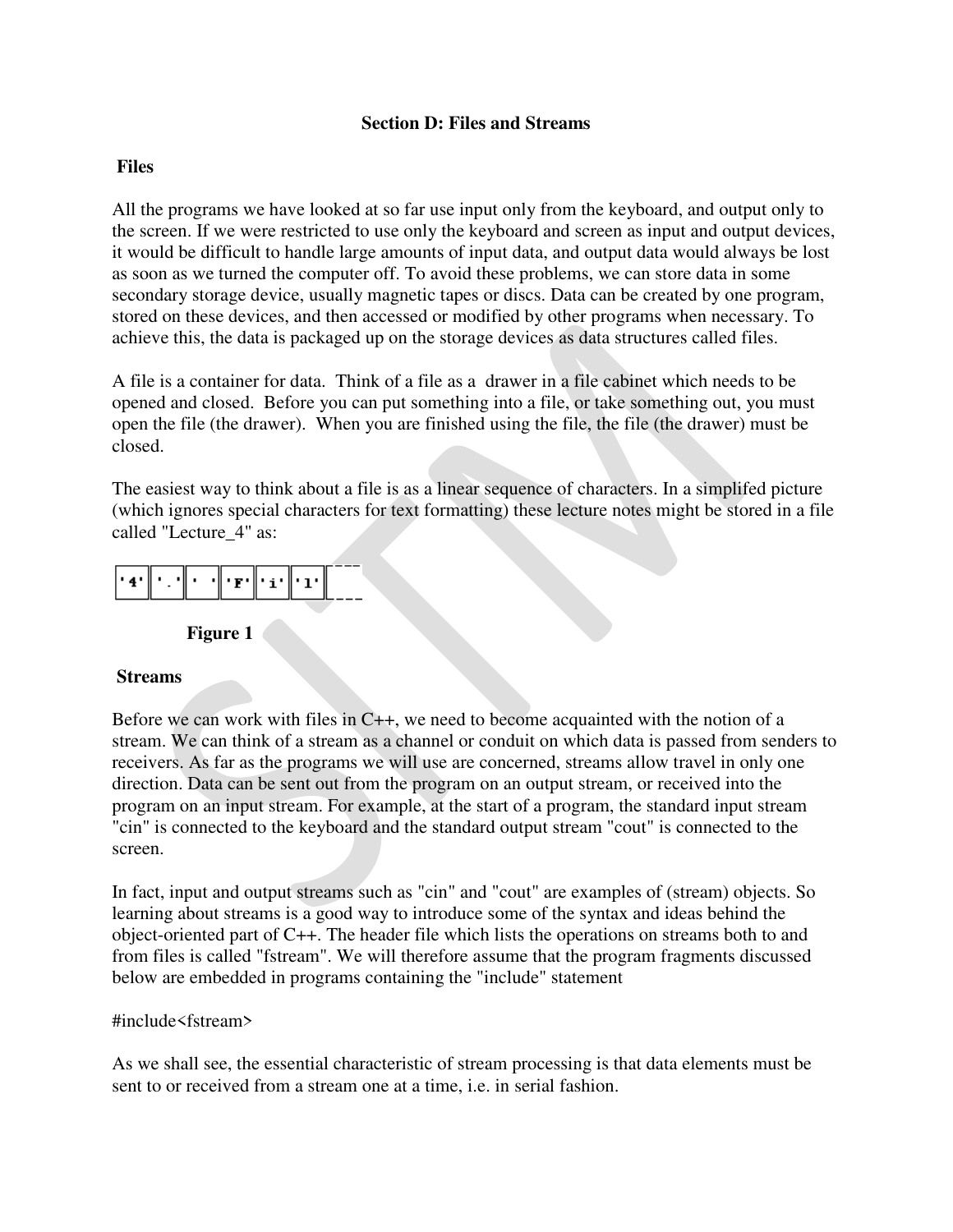## **Creating a Sequential Access File**

Steps to create (or write to) a sequential access file:

1. Declare a stream variable name:

**ofstream fout;** //each file has its own stream buffer

**ofstream** is short for output file stream

**fout** is the stream variable name

Naming the stream variable "fout" is helpful in remembering that the information is going "out" to the file.

2. Open the file:

## **fout.open("scores.dat", ios::out);**

**fout** is the stream variable name previously declared **"scores.dat"** is the name of the file **ios::out** is the steam operation mode (your compiler may not require that you specify the stream operation mode.)

3. Write data to the file:

## **fout<<grade<<endl; fout<<"Mr. Spock\n";**

The data must be separated with space characters or end-of-line characters (carriage return), or the data will run together in the file and be unreadable. Try to save the data to the file in the same manner that you would display it on the screen.

If the **iomanip.h** header file is used, you will be able to use familiar formatting commands with file output.

### **fout<<setprecision(2); fout<<setw(10)<<3.14159;**

4. Close the file:

## **fout.close( );**

Closing the file writes any data remaining in the buffer to the file, releases the file from the program, and updates the file directory to reflect the file's new size. As soon as your program is finished accessing the file, the file should be closed. Most systems close any data files when a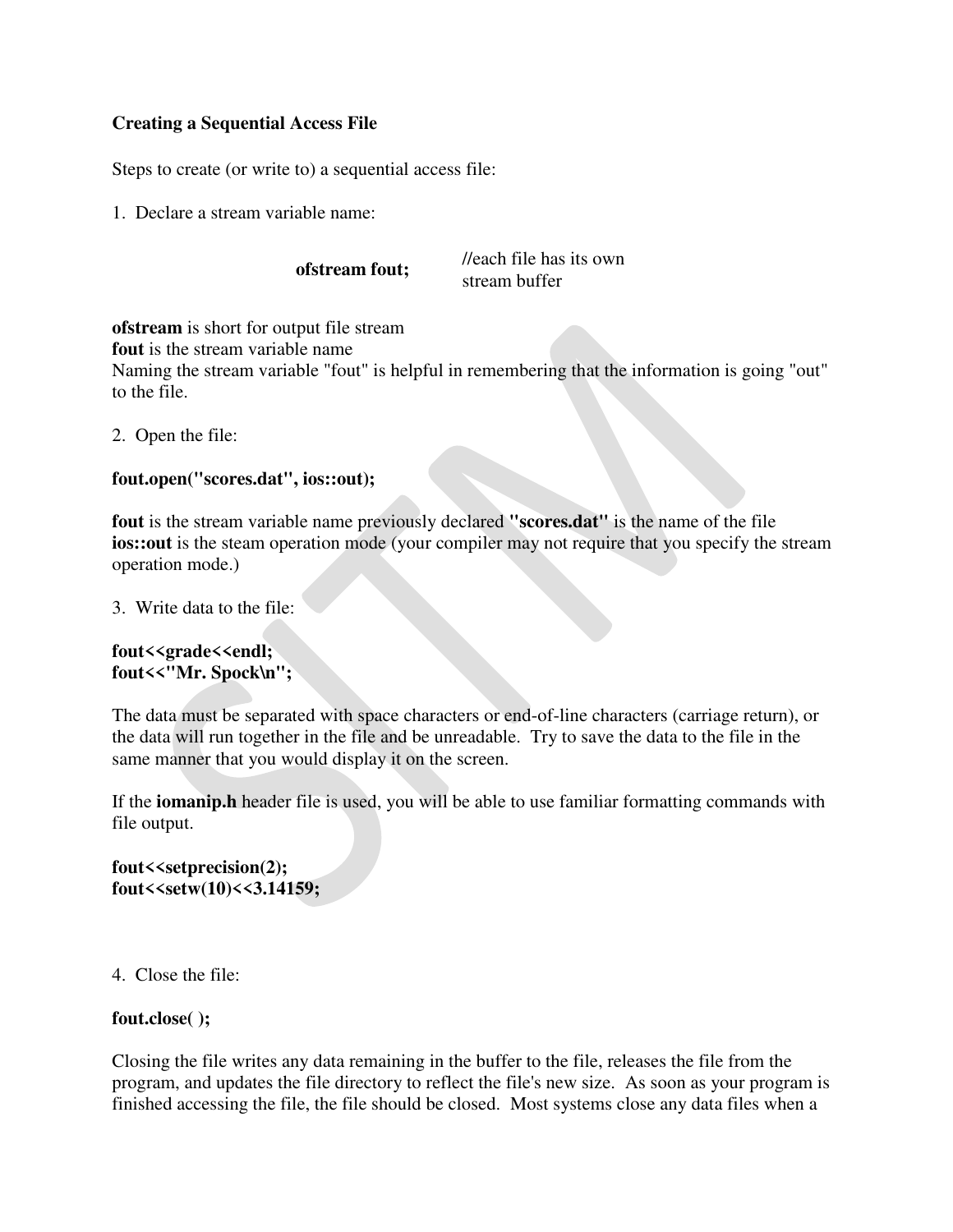program terminates. Should data remain in the buffer when the program terminates, you may lose that data.

### **Reading from a sequential-access file**

To read data from a file you need one FileStream object and one StreamReader object. The StreamReader object accepts the FileStream object as its argument.

 FileStream fs; StreamReader fr; //create file stream object fs = new FileStream("D:\\test.txt", FileMode.Open , FileAccess.Read ); //create reader objec fr=new StreamReader(fs); string content=fr.ReadLine() ; while (!fr.EndOfStream ) { Console.WriteLine(content);  $content = fr.ReadLine$ ); } //close FileStream object fs.Close();

## **Updating a Sequential File**

The data in many sequential files cannot be modified without the risk of destroying other data in the file.

If the name "White" needed to be changed to "Worthington," the old name cannot simply be overwritten, because the new name requires more space.

Fields in a text file — and hence records — can vary in size.

Records in a sequential-access file are not usually updated in place. Instead, the entire file is usually rewritten.

Rewriting the entire file is uneconomical to update just one record, but reasonable if a substantial number of records need to be updated.

Mater file versus transaction files: the merge operation

### **RandomAccessFile**

To create a random access file, use the class java.io.RandomAccessFile.

The seek( ) method allows repositioning of the filePointer.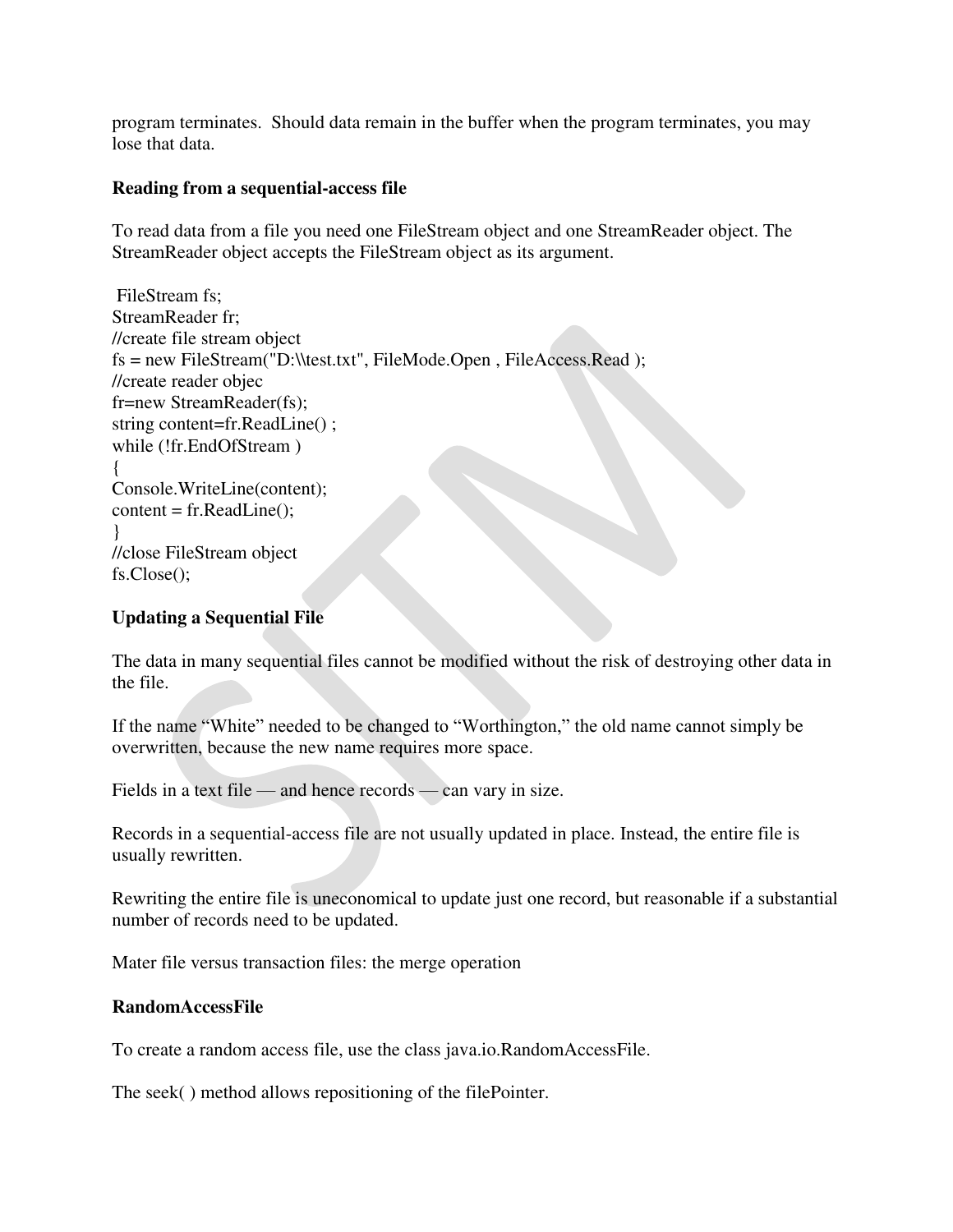Demo of using RandomAccessFile class to create a file for both read and write operations

**Exercise:** Examine the content of the file test.out before and after running the application (next) page), and explain why the content of the file was changed that way.

ndividual records of a random-access file are normally fixed in length and may be accessed directly (and thus quickly) without searching through other records.

This makes random-access files appropriate for :

- airline reservation systems
- banking systems
- point-of-sale systems
- other kinds of transaction-processing systems that require rapid access to specific data.



### **Creating a Random-Access File**

Functions fwrite and fread are capable of reading and writing arrays of data to and from disk. The third argument of both fread and fwrite is the number of elements in the array that should be read from or written to disk.

### **Writing Data Randomly to a Random-Access File**

The program writes data to the file "credit.dat". It uses the combination of fseek and fwrite to store data at specific locations in the file.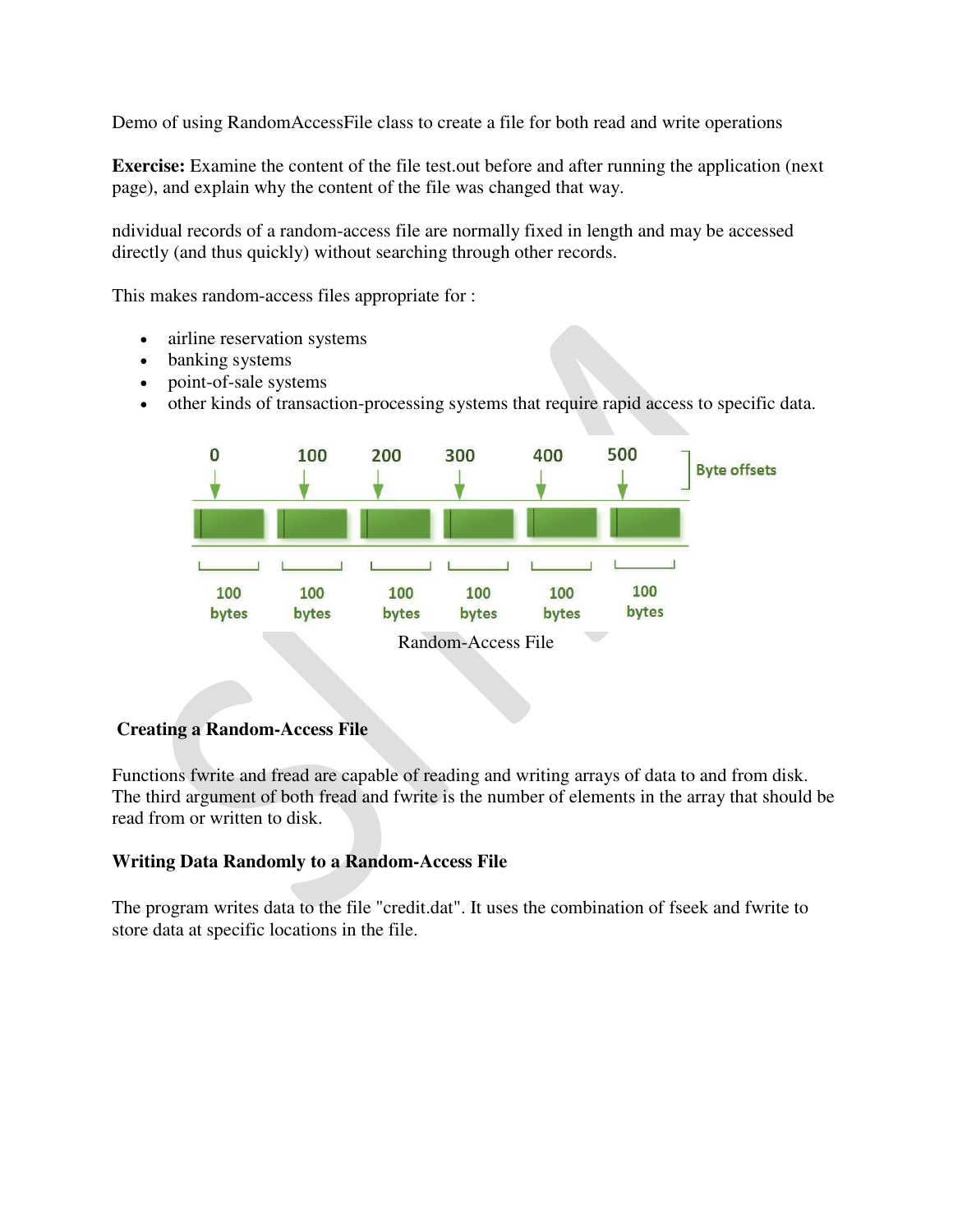# **Stream I/O**

## **Streams**

 $C/C++$  IO are based on streams, which are sequence of bytes flowing in and out of the programs (just like water and oil flowing through a pipe). In input operations, data bytes flow from an input source (such as keyboard, file, network or another program) into the program. In output operations, data bytes flow from the program to an output sink (such as console, file, network or another program). Streams acts as an intermediaries between the programs and the actual IO devices, in such the way that frees the programmers from handling the actual devices, so as to archive device independent IO operations.



C++ provides both the formatted and unformatted IO functions. In formatted or high-level IO, bytes are grouped and converted to types such as int, double, string or user-defined types. In unformatted or low-level IO, bytes are treated as raw bytes and unconverted. Formatted IO operations are supported via overloading the stream insertion  $(\le)$  and stream extraction  $(\ge)$ operators, which presents a consistent public IO interface.

To perform input and output, a C++ program:

- 1. Construct a stream object.
- 2. Connect (Associate) the stream object to an actual IO device (e.g., keyboard, console, file, network, another program).
- 3. Perform input/output operations on the stream, via the functions defined in the stream's pubic interface in a device independent manner. Some functions convert the data between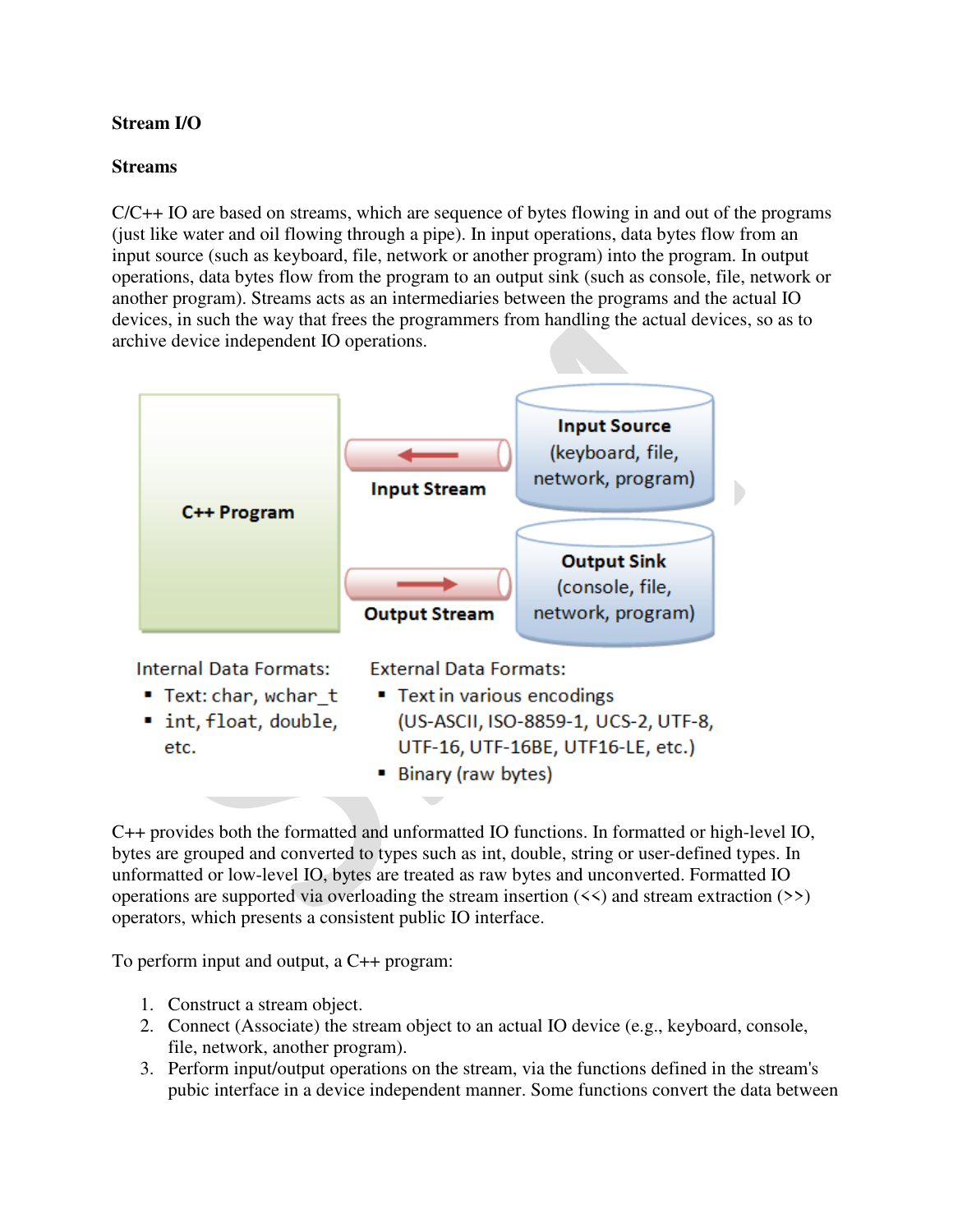the external format and internal format (formatted IO); while other does not (unformatted or binary IO).

- 4. Disconnect (Dissociate) the stream to the actual IO device (e.g., close the file).
- 5. Free the stream object.

## **File Input/Output (Header <fstream>)**

C++ handles file IO similar to standard IO. In header <fstream>, the class ofstream is a subclass of ostream; ifstream is a subclass of istream; and fstream is a subclass of iostream for bidirectional IO. You need to include both  $\leq$  iostream> and  $\leq$ fstream> headers in your program for file IO.

To write to a file, you construct a ofsteam object connecting to the output file, and use the ostream functions such as stream insertion <<, put() and write(). Similarly, to read from an input file, construct an ifstream object connecting to the input file, and use the istream functions such as stream extraction  $\gg$ , get(), getline() and read().

File IO requires an additional step to connect the file to the stream (i.e., file open) and disconnect from the stream (i.e., file close).

### **File Output**

The steps are:

- 1. Construct an ostream object.
- 2. Connect it to a file (i.e., file open) and set the mode of file operation (e.g, truncate, append).
- 3. Perform output operation via insertion >> operator or write(), put() functions.
- 4. Disconnect (close the file which flushes the output buffer) and free the ostream object.

#include <fstream>

```
....... 
ofstream fout; 
fout.open(filename, mode); 
...... 
fout.close();
```
// OR combine declaration and open() ofstream fout(filename, mode);

By default, opening an output file creates a new file if the filename does not exist; or truncates it (clear its content) and starts writing as an empty file.

```
open(), close() and is_open() 
void open (const char* filename, 
        ios::openmode mode = ios::in | ios::out);
```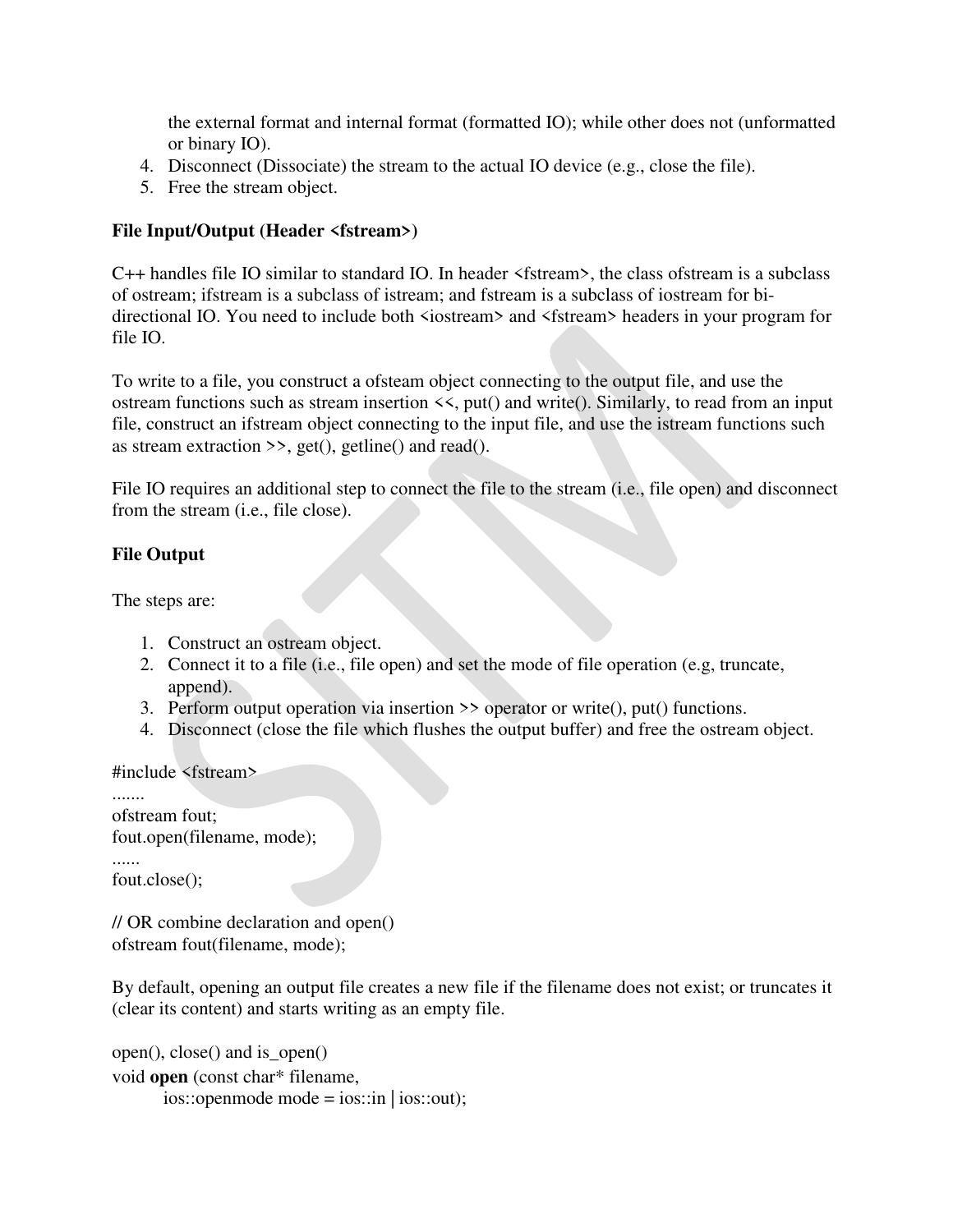$\ell$  open() accepts only C-string. For string object, need to use c\_str() to get the C-string

void **close** (); // Closes the file, flush the buffer and disconnect from stream object

bool **is** open (); // Returns true if the file is successfully opened

### **File Modes**

File modes are defined as static public member in ios\_base superclass. They can be referenced from ios\_base or its subclasses - we typically use subclass ios. The available file mode flags are:

- 1. ios::**in** open file for input operation
- 2. ios::**out** open file for output operation
- 3. ios::**app** output appends at the end of the file.
- 4. ios::**trunc** truncate the file and discard old contents.
- 5. ios::**binary** for binary (raw byte) IO operation, instead of character-based.
- 6. ios::**ate** position the file pointer "at the end" for input/output.

You can set multiple flags via bit-or () operator, e.g., ios::out | ios::app to append output at the end of the file.

For output, the default is ios::out | ios::trunc. For input, the default is ios::in.

### **File Input**

The steps are:

- 1. Construct an istream object.
- 2. Connect it to a file (i.e., file open) and set the mode of file operation.
- 3. Perform output operation via extraction << operator or read(), get(), getline() functions.
- 4. Disconnect (close the file) and free the istream object.

#include <fstream>

```
....... 
ifstream fin; 
fin.open(filename, mode); 
...... 
fin.close();
```
// OR combine declaration and open() ifstream fin(filename, mode);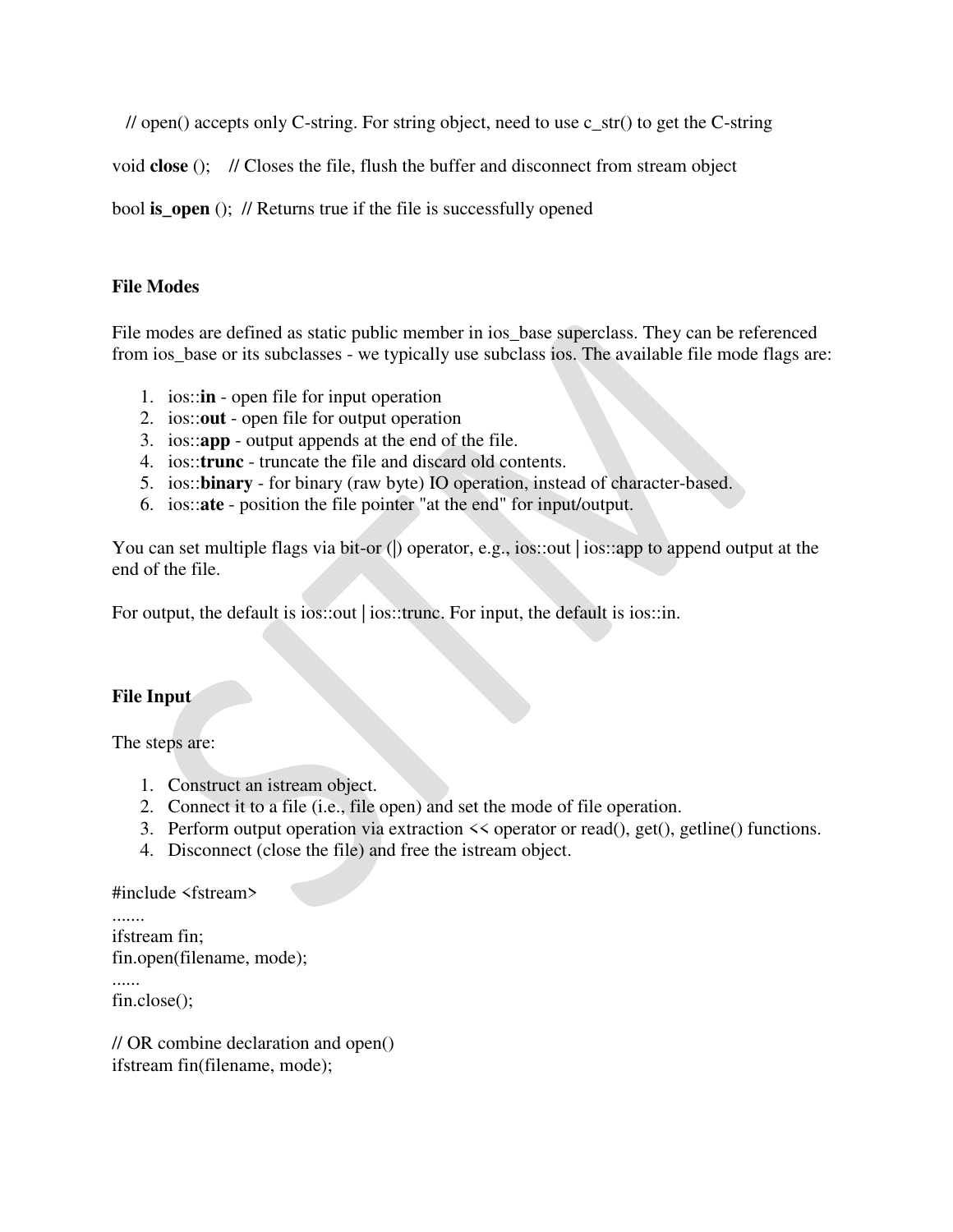# **Unformatted Input/Output Functions**

put(), get() and getline()

The ostream's member function put() can be used to put out a char. put() returns the invoking ostream reference, and thus, can be cascaded. For example,

// ostream class ostream & **put** (char c); // put char c to ostream // Examples cout.put('A'); cout.put('A').put('p').put('p').put('\n');  $\text{cout}.\text{put}(65);$ 

## **Stream Manipulators**

C++ provides a set of manipulators to perform input and output formatting:

- 1. <iomanip> header: setw(), setprecision(), setbas(), setfill().
- 2. <iostream> header: fixed|scientific, left|right|internal, boolalpha|noboolalpha, etc.

## **States of stream**

The steam superclass ios base maintains a data member to describe the states of the stream, which is a bitmask of the type iostate. The flags are:

- eofbit: set when an input operation reaches end-of-file.
- failbit: The last input operation failed to read the expected characters or output operation failed to write the expected characters, e.g., getline() reads n characters without reaching delimiter character.
- badbit: serious error due to failure of an IO operation (e.g. file read/write error) or stream buffer.
- goodbit: Absence of above error with value of 0.

These flags are defined as public static members in ios\_base. They can be accessed directly via ios\_base::failbit or via subclasses such as cin::failbit, ios::failbit. However, it is more convenience to use these public member functions of ios class:

- good(): returns true if goodbit is set (i.e., no error).
- eof(): returns true if eofbit is set.
- fail(): returns true if failbit or badbit is set.
- bad(): returns true if badbit is set.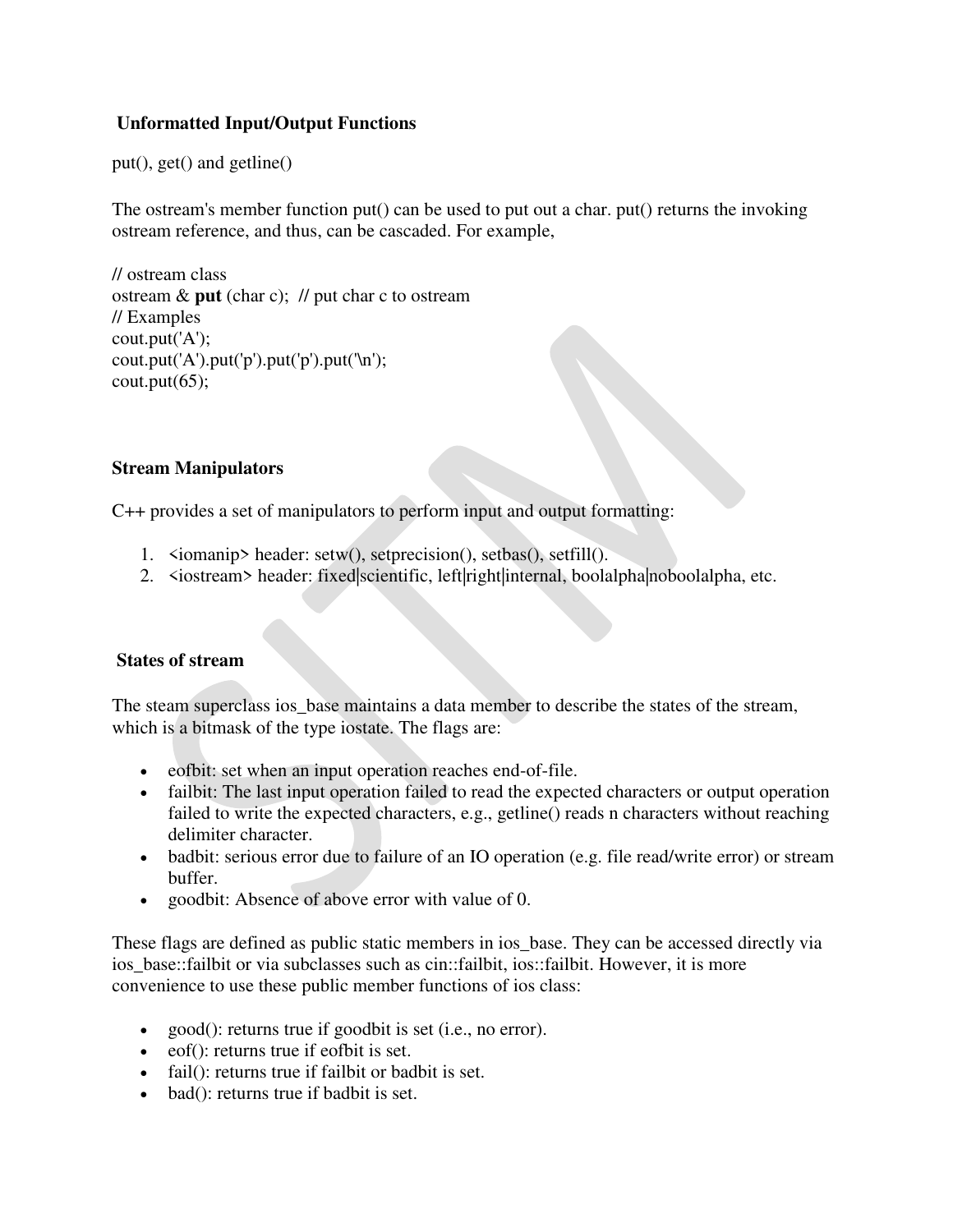clear(): clear eofbit, failbit and badbit.

### **Error State of Streams**

It probably comes as no surprise that streams have an error state. Our examples have avoided it to this point, so we'll deal with it now. When an error occurs, flags are set in the state according to the general category of the error.

| iostate flag                        | <b>Error category</b>                                                                                                         |
|-------------------------------------|-------------------------------------------------------------------------------------------------------------------------------|
| ios_base::goodbit Everything's fine |                                                                                                                               |
| ios base::eofbit                    | An input operation reached the end of an input sequence                                                                       |
| ios base::failbit                   | An input operation failed to read the expected character, or<br>An output operation failed to generate the desired characters |
|                                     | ios_base::badbit Indicates the loss of integrity of the underlying input or output sequence                                   |

There are several situations when both eofbit and failbit are set; however, the two have different meanings and do not always occur in conjunction. The flag ios\_base::eofbit is set when there is an attempt to read past the end of an input sequence. This occurs in the following two typical examples:

- 1. Assume the extraction happens character-wise. Once the last character is read, the stream is still in good state; eofbit is not yet set. Any subsequent extraction, however, will be considered an attempt to read past the end of the input sequence. Thus, eofbit will be set.
- 2. If you do not read character-wise, but extract an integer or a string, for example, you will always read past the end of the input sequence. This is because the input operators read characters until they find a separator, or hit the end of the input sequence. If the input contains the sequence ... 912749<eof> and an integer is extracted, eofbit will be set.

The flag ios\_base::failbit is set as the result of a read or write operation that fails. For example, if you try to extract an integer from an input sequence containing only white spaces, the extraction fails, and the failbit is set. Let's see whether failbit would be set in the previous examples:

- 1. After reading the last available character, the extraction not only reads past the end of the input sequence; it also fails to extract the requested character. Hence, failbit is set in addition to eofbit.
- 2. Here it is different. Although the end of the input sequence is reached by extracting the integer, the input operation does not fail and the desired integer will indeed be read. Hence, in this situation only the eofbit will be set.

In addition to these input and output operations, there are other situations that can trigger failure. For example, file streams set failbit if the associated file cannot be opened .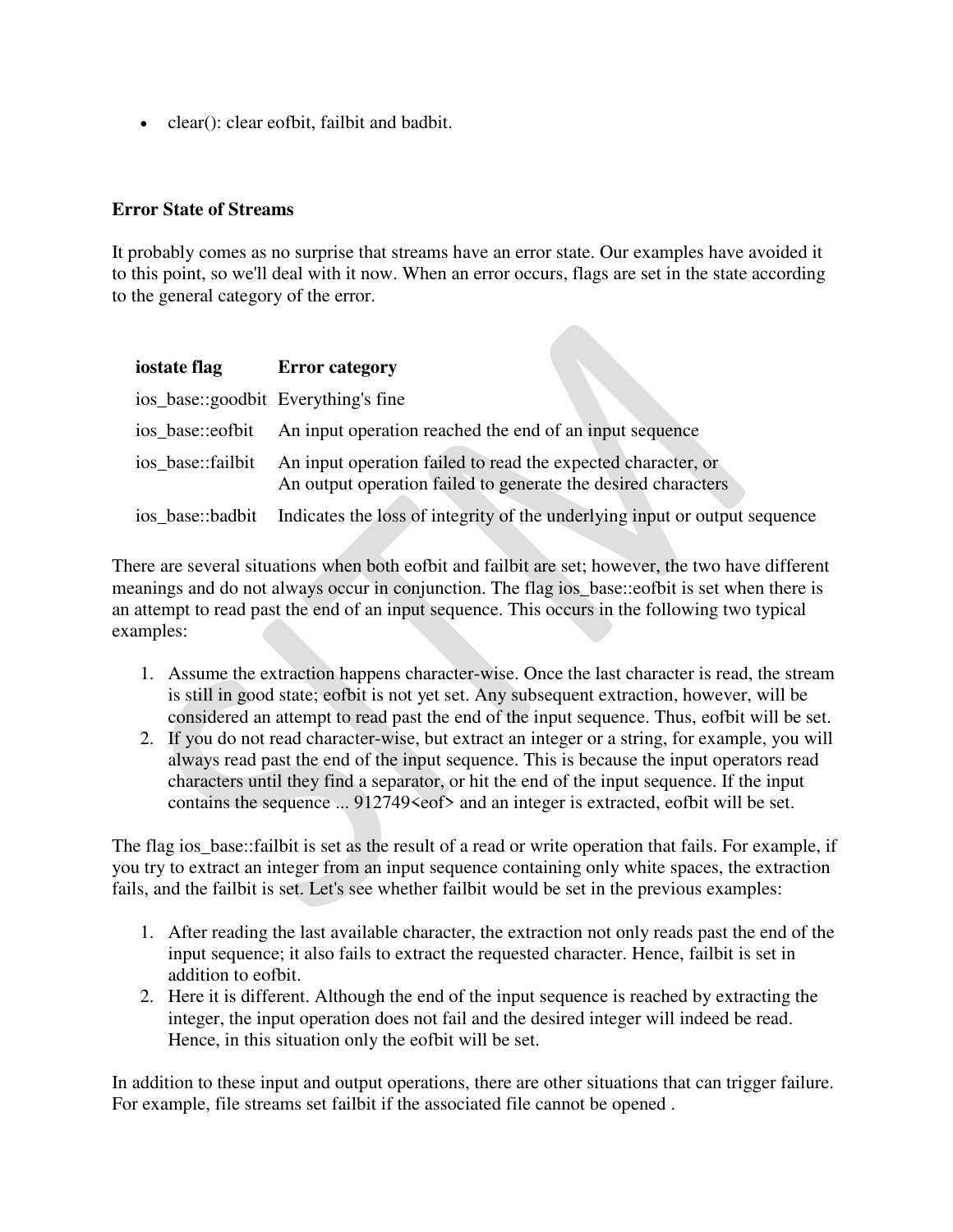The flag ios base::badbit indicates problems with the underlying stream buffer. These problems could be:

- *Memory shortage*. There is no memory available to create the buffer, or the buffer has size zero for other reasons or the stream cannot allocate memory for its own internal data, as with iword and pword.
- *The underlying stream buffer throws an exception*. The stream buffer might lose its integrity, as in memory shortage, or code conversion failure, or an unrecoverable read error from the external device. The stream buffer can indicate this loss of integrity by throwing an exception, which is caught by the stream and results in setting the badbit in the stream's state.

Generally, you should keep in mind that badbit indicates an error situation that is likely to be unrecoverable, whereas failbit indicates a situation that might allow you to retry the failed operation. The flag eofbit simply indicates the end of the input sequence.

### **Function Templates**

Templates are the foundation of generic programming, which involves writing code in a way that is independent of any particular type.

A template is a blueprint or formula for creating a generic class or a function. The library containers like iterators and algorithms are examples of generic programming and have been developed using template concept.

There is a single definition of each container, such as **vector**, but we can define many different kinds of vectors for example, **vector <int>** or **vector <string>**.

The general form of a template function definition is shown here:

```
template <class type> ret-type func-name(parameter list) { 
  // body of function 
}
```
Here, type is a placeholder name for a data type used by the function. This name can be used within the function definition

Function templates are special functions that can operate with *generic types*. This allows us to create a function template whose functionality can be adapted to more than one type or class without repeating the entire code for each type.

In C++ this can be achieved using *template parameters*. A template parameter is a special kind of parameter that can be used to pass a type as argument: just like regular function parameters can be used to pass values to a function, template parameters allow to pass also types to a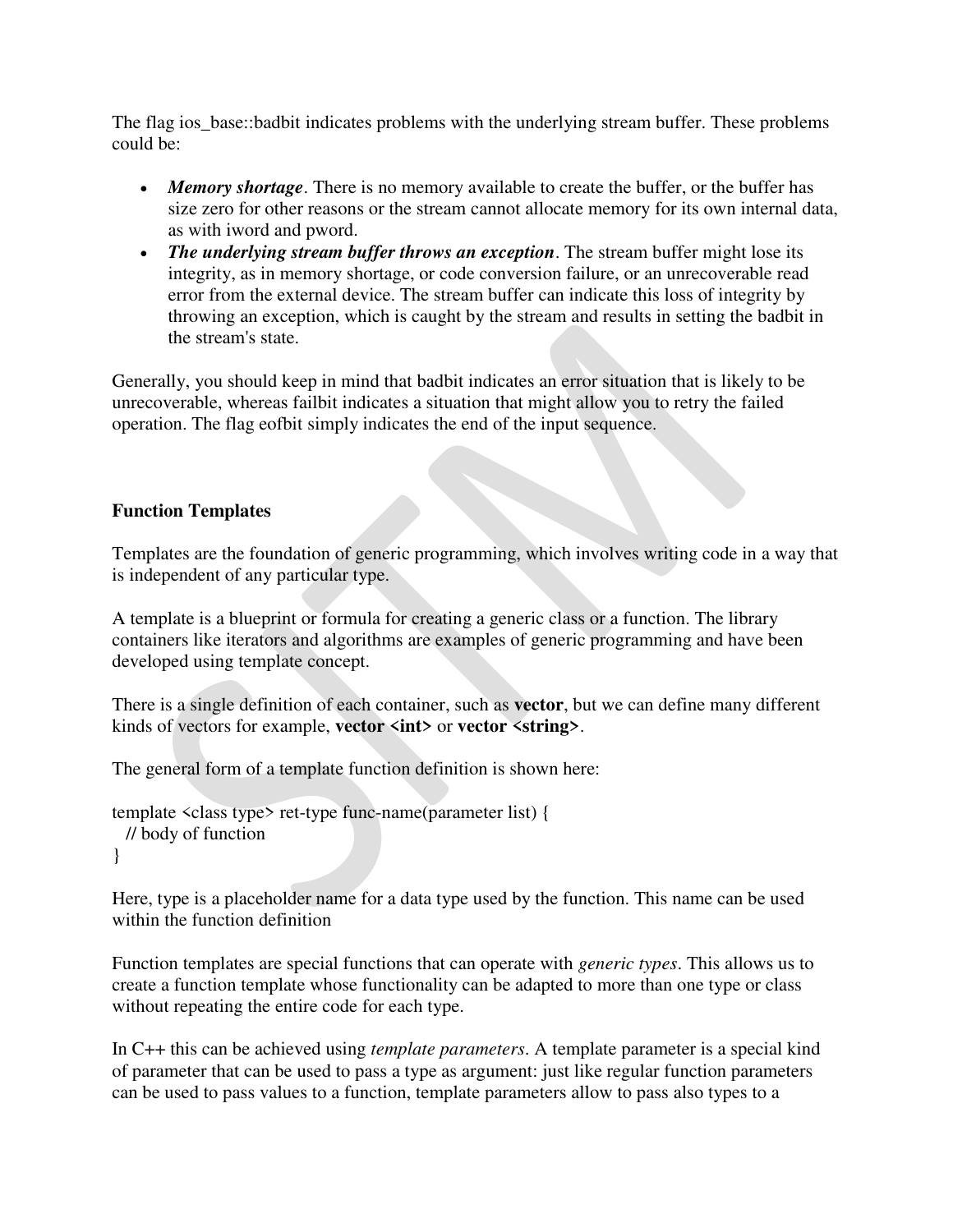function. These function templates can use these parameters as if they were any other regular type.

The format for declaring function templates with type parameters is:

```
template <class identifier> function_declaration; 
template <typename identifier> function_declaration;
```
The only difference between both prototypes is the use of either the keyword class or the keyword typename. Its use is indistinct, since both expressions have exactly the same meaning and behave exactly the same way.

### **Class templates**

We also have the possibility to write class templates, so that a class can have members that use template parameters as types. For example:

```
1 
template <class T>
2 
class mypair { 
3 
4 
 public: 
5 
6 
7 
8 
9 
}; 
     T values [2]; 
      mypair (T first, T second) 
    \left\{ \right. values[0]=first; values[1]=second; 
      }
```
The class that we have just defined serves to store two elements of any valid type. For example, if we wanted to declare an object of this class to store two integer values of type int with the values 115 and 36 we would write:

```
 mypair<int> myobject (115, 36);
```
this same class would also be used to create an object to store any other type:

```
 mypair<double> myfloats (3.0, 2.18);
```
The only member function in the previous class template has been defined inline within the class declaration itself. In case that we define a function member outside the declaration of the class template, we must always precede that definition with the template <...> prefix: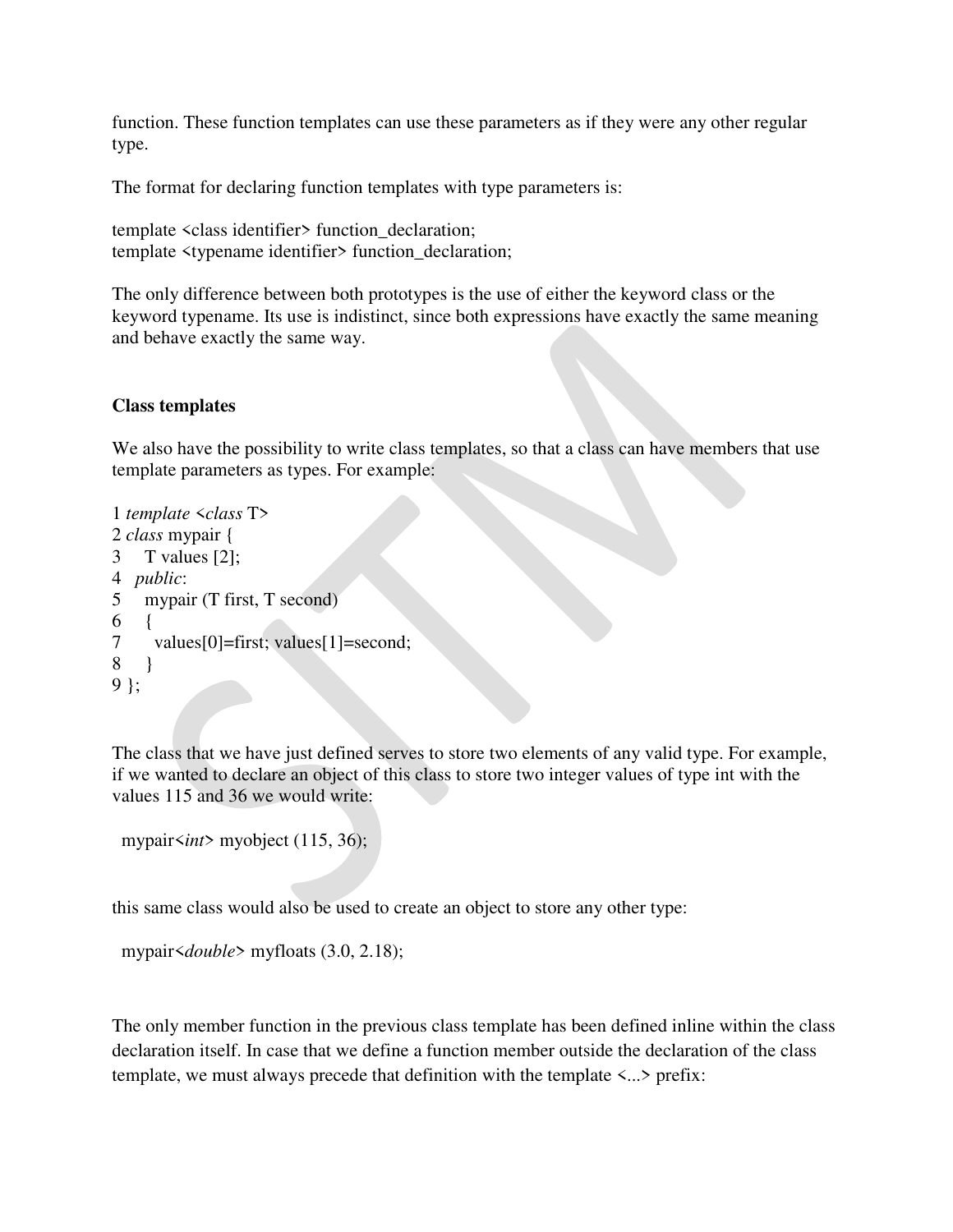### **Non-type parameters for templates**

Besides the template arguments that are preceded by the class or typename keywords , which represent types, templates can also have regular typed parameters, similar to those found in functions. As an example, have a look at this class template that is used to contain sequences of elements:

```
/ sequence template
#include <iostream>
using namespace std; 
template <class T, int N>
class mysequence { 
   T memblock [N]; 
  public: 
   void setmember (int x, T value); 
   T getmember (int x); 
}; 
template <class T, int N>
void mysequence<T,N>::setmember (int x, T value) { 
  memblock[x]=value; 
} 
template <class T, int N>
T mysequence<T,N>::getmember (int x) { 
  return memblock[x]; 
} 
int main () { 
  mysequence <int,5> myints; 
  mysequence <double,5> myfloats; 
  myints.setmember (0,100); 
  myfloats.setmember (3,3.1416); 
 cout \leq myints.getmember(0) \leq \n';
 cout \leq myfloats.getmember(3) \leq '\n';
  return 0; 
} 
100 
3.1416
```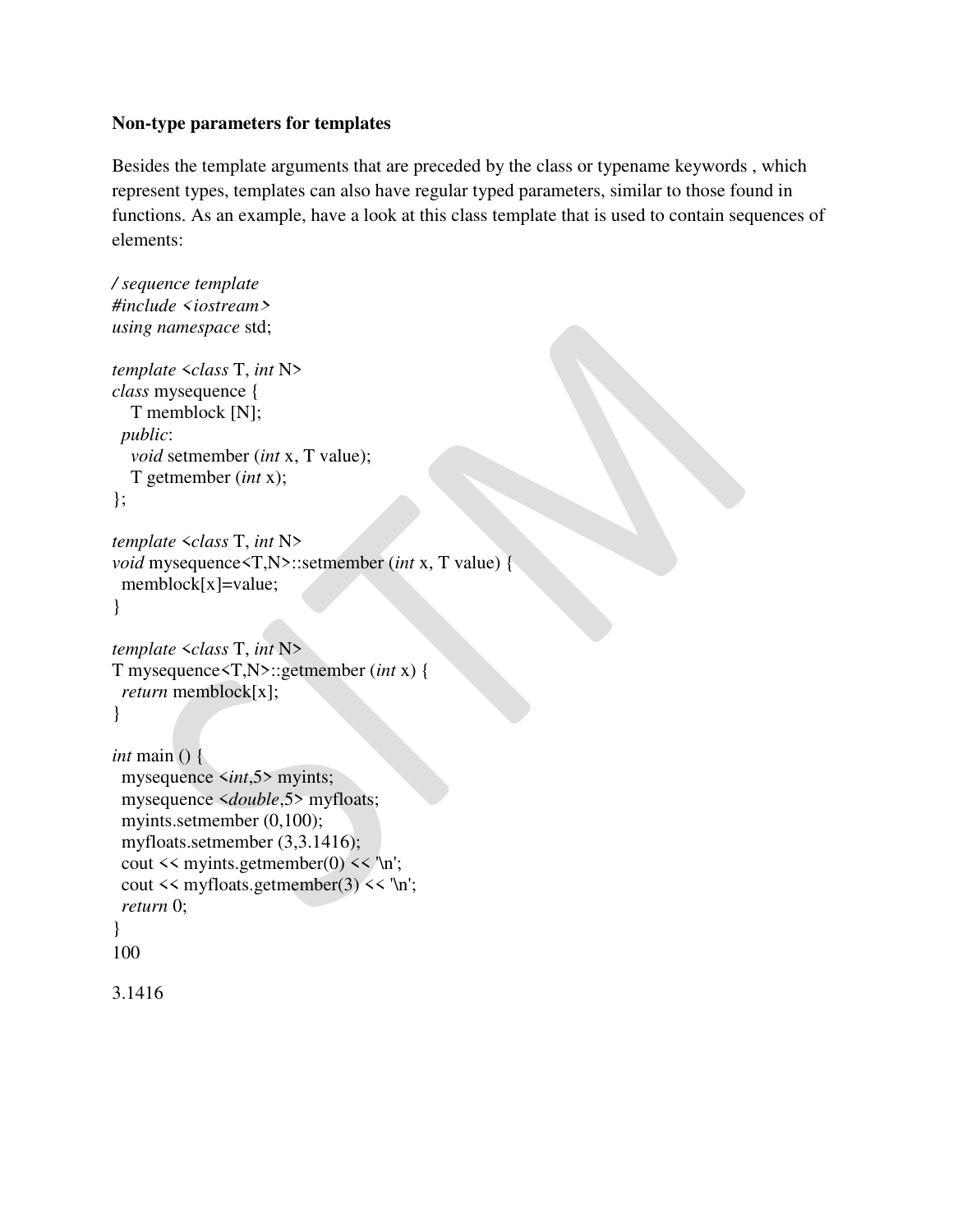## **Templates and Inheritance**

Templates may be used in many combinations with inheritance. It is possible to combine inheritance and templates because a template class is a class, albeit one with a parameter. Combining these language features allows the parameterization ability of templates to be used in conjunction with the specializing abilities of inheritance. Four combinations of templates and inheritance are presented in this section:

- a template class that inherits from another template class,
- a non-template class that inherits from a template class,
- a template class that inherits from a non-template class, and
- a template class that uses multiple inheritance.

### **Templates and Friends**

There are four kinds of relationships between classes and their friends when templates are involved:

- *One-to-many*: A non-template function may be a friend to all template class instantiations.
- *Many-to-one*: All instantiations of a template function may be friends to a regular nontemplate class.
- *One-to-one*: A template function instantiated with one set of template arguments may be a friend to one template class instantiated with the same set of template arguments. This is also the relationship between a regular non-template class and a regular non-template friend function.
- *Many-to-many*: All instantiations of a template function may be a friend to all instantiations of the template class.

## **Static Data Members and Templates**

A static declaration within a class template declares a static data member for each template class generated from the template. The static declaration can be of template argument type or of any defined type.

Like member function templates , you can explicitly define a static data member of a template class at file scope for each type used to instantiate a template class. For example:

```
template <class T> class key 
{ 
public: 
     static T x; 
\};
int key\langle int \rangle::x;
char key<char>::x;
void main()
```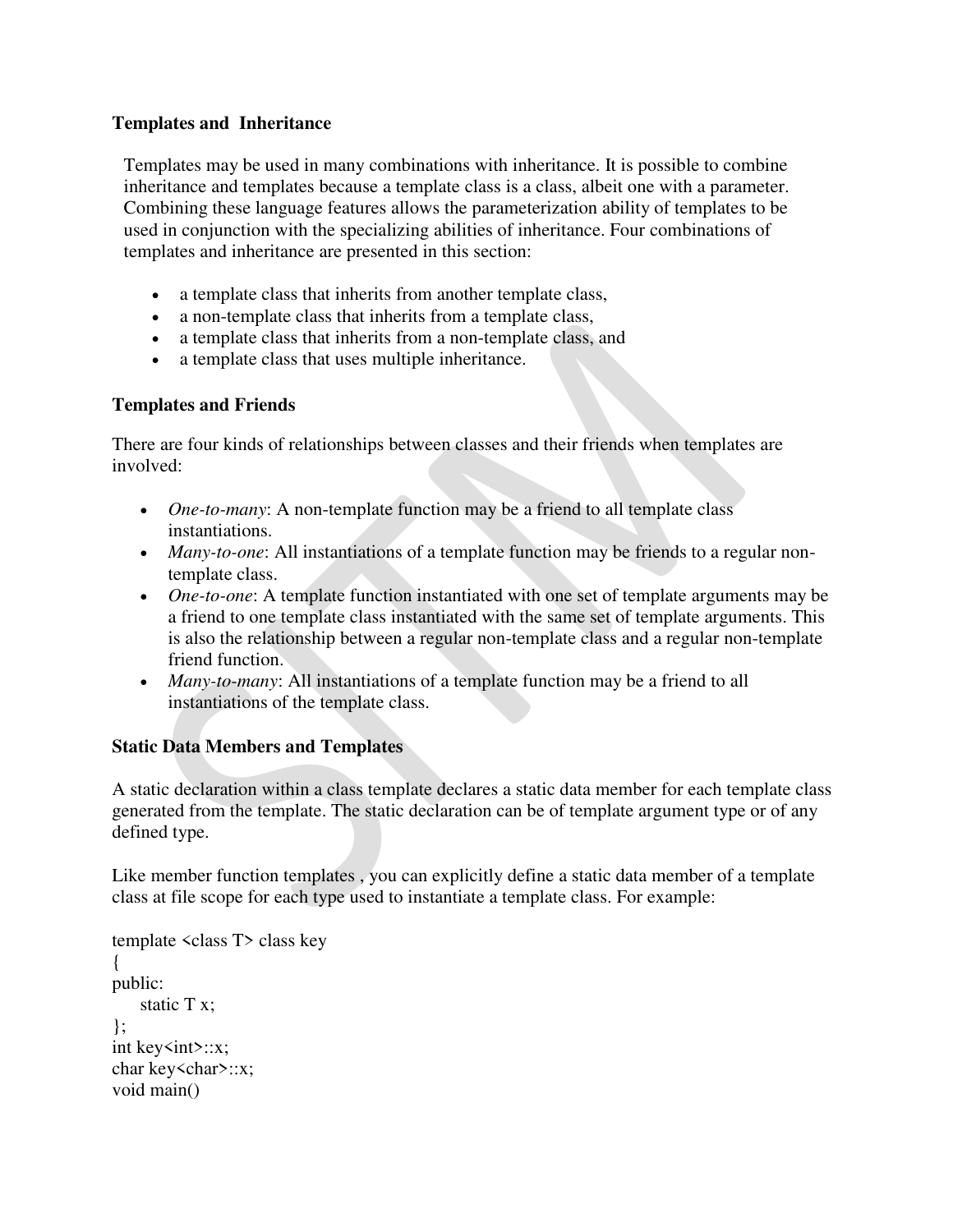```
{ 
     key\textless int&gt::x = 0;}
```
You can also define a static data member of a template class using a template definition at file scope. For example:

```
template <class T> class key 
{ 
public: 
       static T x; 
\mathcal{E}:
template \langle \text{class } T \rangle T \text{key} \langle T \rangle :: x; \mathit{//} template definition
void main() 
{ 
      key\textless int&gt::x = 0;}
```
# **Exception Handling**

When you instantiate a template class, you must have either an explicit definition or a template definition for each static data member, but not both.

An exception is a problem that arises during the execution of a program. A C++ exception is a response to an exceptional circumstance that arises while a program is running, such as an attempt to divide by zero.

Exceptions provide a way to transfer control from one part of a program to another. C++ exception handling is built upon three keywords: **try, catch,** and **throw**.

- **throw:** A program throws an exception when a problem shows up. This is done using a **throw** keyword.
- **catch:** A program catches an exception with an exception handler at the place in a program where you want to handle the problem. The **catch** keyword indicates the catching of an exception.
- **try:** A **try** block identifies a block of code for which particular exceptions will be activated. It's followed by one or more catch blocks.

Assuming a block will raise an exception, a method catches an exception using a combination of the **try** and **catch** keywords. A try/catch block is placed around the code that might generate an exception. Code within a try/catch block is referred to as protected code, and the syntax for using try/catch looks like the following:

try {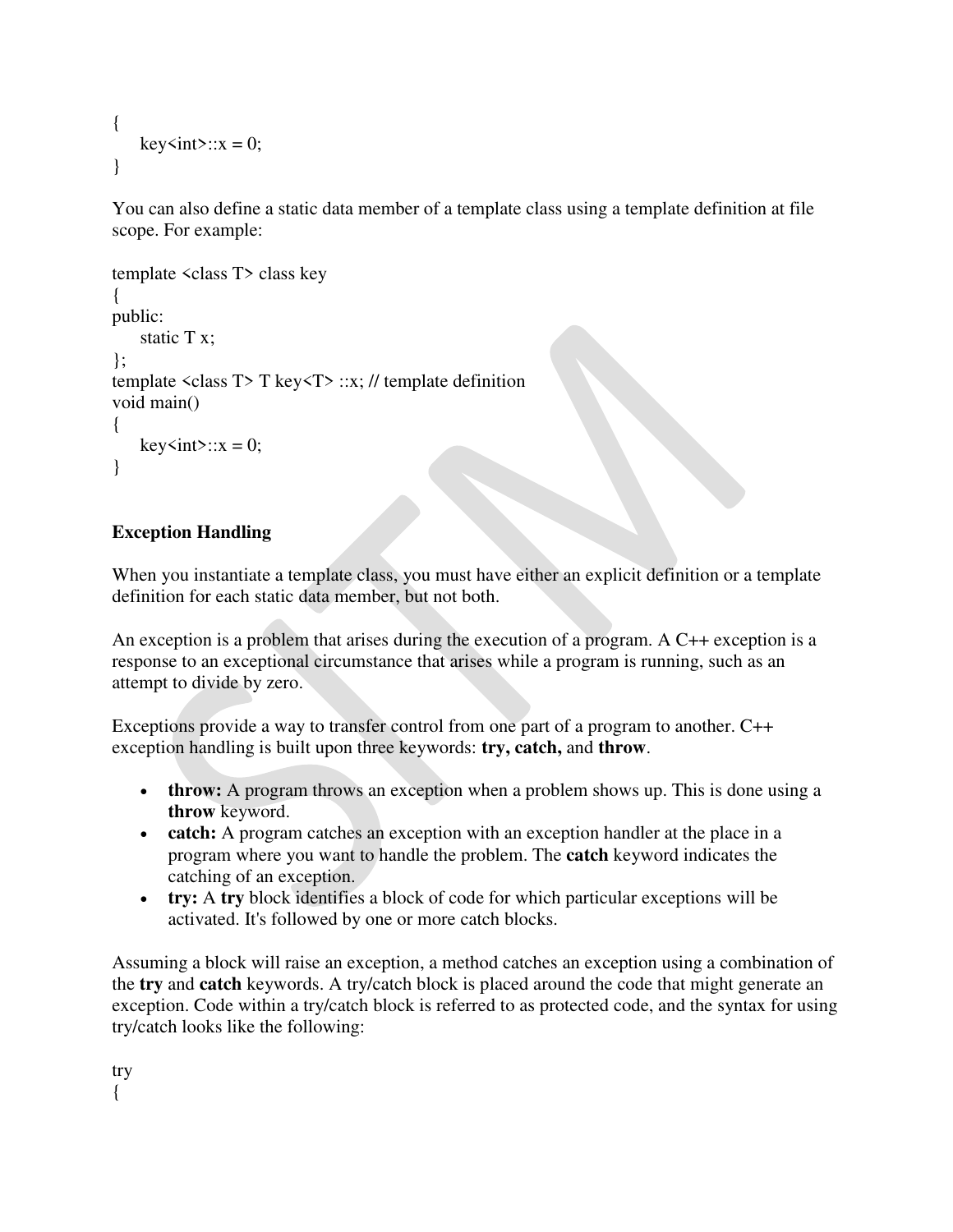```
 // protected code 
}catch( ExceptionName e1 ) 
{ 
  // catch block 
}catch( ExceptionName e2 ) 
{ 
  // catch block 
}catch( ExceptionName eN ) 
{ 
  // catch block 
}
```
You can list down multiple **catch** statements to catch different type of exceptions in case your **try** block raises more than one exception in different situations.

## **Throwing Exceptions**

Exceptions can be thrown anywhere within a code block using **throw** statements. The operand of the throw statements determines a type for the exception and can be any expression and the type of the result of the expression determines the type of exception thrown.

Following is an example of throwing an exception when dividing by zero condition occurs:

```
double division(int a, int b) { 
 if( b == 0 ) {
     throw "Division by zero condition!"; 
   } 
  return (a/b);
}
```
## **Catching Exceptions**

The **catch** block following the **try** block catches any exception. You can specify what type of exception you want to catch and this is determined by the exception declaration that appears in parentheses following the keyword catch.

```
try { 
  // protected code 
}catch( ExceptionName e ) { 
  // code to handle ExceptionName exception 
}
```
Above code will catch an exception of **ExceptionName** type. If you want to specify that a catch block should handle any type of exception that is thrown in a try block, you must put an ellipsis, ..., between the parentheses enclosing the exception declaration as follows: